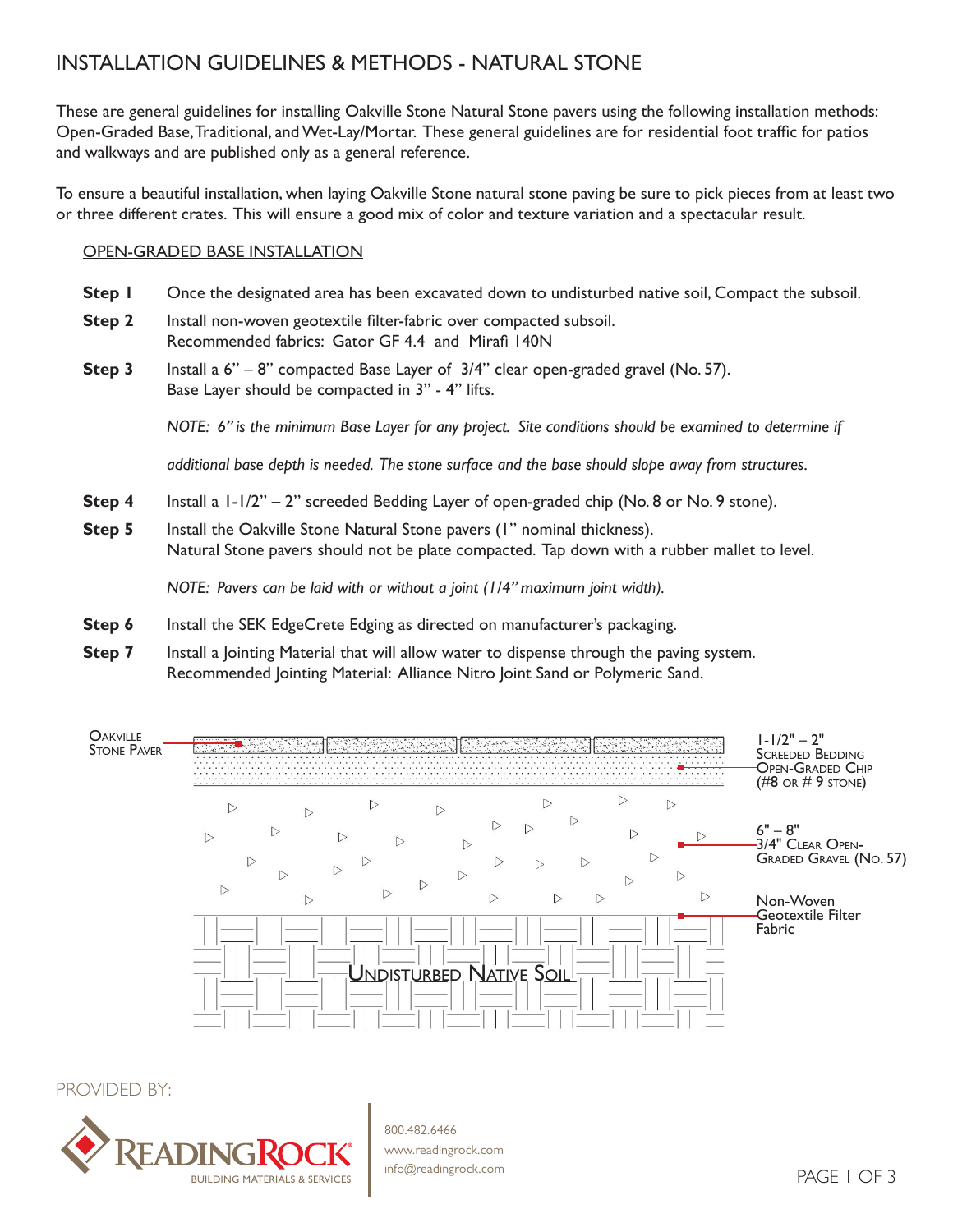## INSTALLATION GUIDELINES & METHODS - NATURAL STONE (continued)

### TRADITIONAL INSTALLATION

- **Step I** Once the designated area has been excavated down to undisturbed native soil, Compact the subsoil.
- **Step 2** Install non-woven geotextile filter-fabric over compacted subsoil. Recommended fabrics: Gator GF 4.4 and Mirafi 140N
- **Step 3** Install a 6" 8" compacted Base Layer of 3/4" crushed stone with fines (No. 411). Base Layer should be compacted in 2" - 3" lifts.

*NOTE: The stone surface and the base should slope away from structures.*

- **Step 4** Install a 1" screeded Bedding Layer of coarse sand (ASTM C33).
- **Step 5** Install the Oakville Stone Natural Stone pavers (1" nominal thickness). Natural Stone pavers should not be plate compacted. Tap down with a rubber mallet to level.

*NOTE: Pavers can be laid with or without a joint (1/4" maximum joint width).*

- **Step 6** Install the SEK EdgeCrete or SnapEdge Low Profile Edging as directed on manufacturer's packaging.
- **Step 7** Install a Jointing Material such as a polymeric sand as directed pm manufacturer's packaging.



PROVIDED BY:



800.482.6466 www.readingrock.com